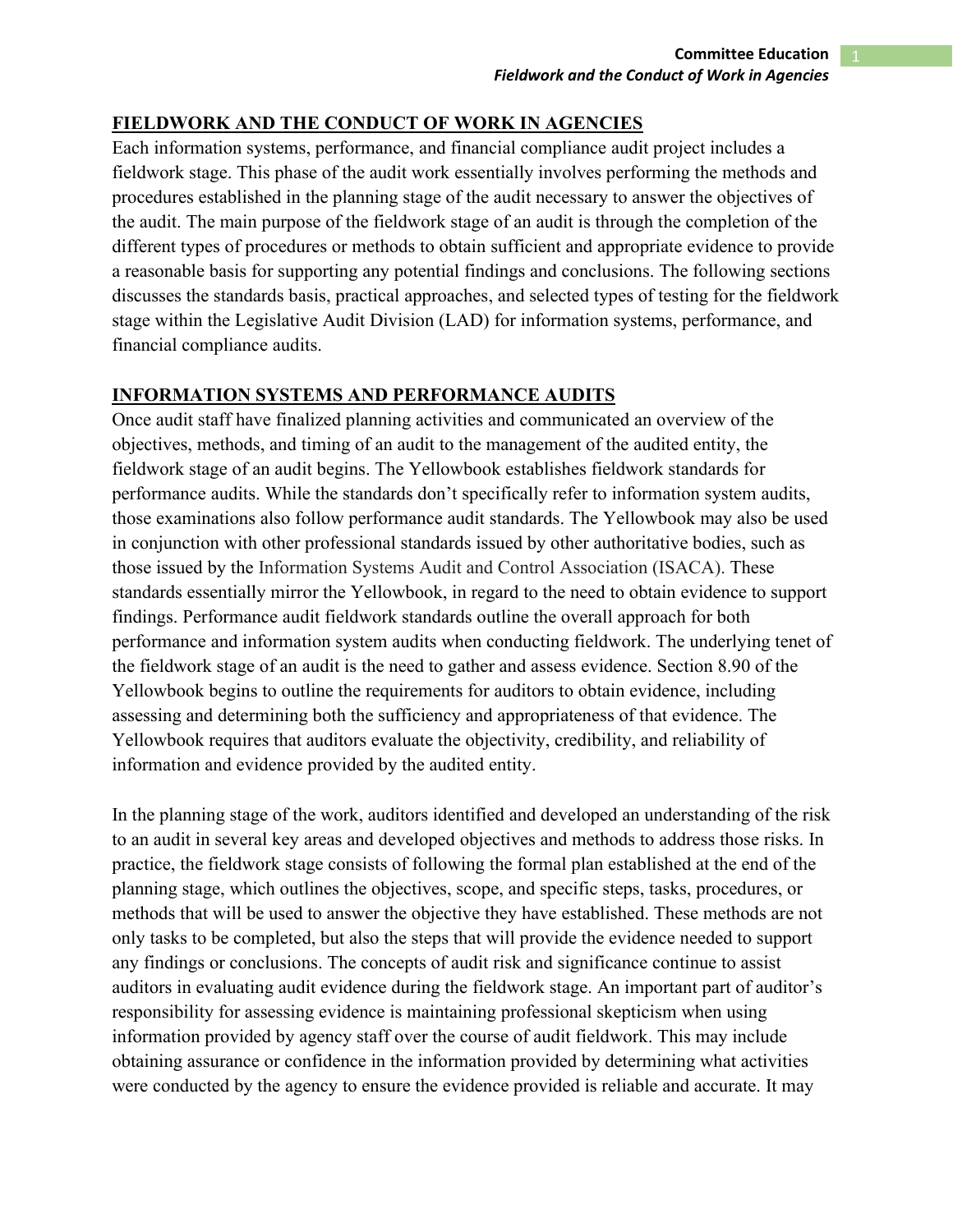also include conducting independent procedures to test agency staff activities to obtain that assurance, including direct testing or obtaining corroborating evidence. Auditors frame their work and the assessment of evidence gathered from agency staff from a risk-based perspective, considering conflicting information, access issues, the timeframes needed to obtain evidence, and the quality of the agency's internal controls, including information systems controls, over the information. While audit staff generally consider agency staff provide evidence in a good faith manner, in practice audit staff have a responsibility to obtain documentation of that evidence and are unable to take agency staff at their word. And if agency staff do not provide access to evidence in a timely manner, the quality of the evidence degrades with reasonable questions raised regarding the validity and reliability of that information.

### **Sufficiency and Appropriateness**

The concepts of the sufficiency and appropriateness of evidence are threaded through the Yellowbook fieldwork standards and guide auditors in assessing evidence gathered to address the objectives of an audit. Sections 8.99 through 8.102 of the Yellowbook define those concepts as such:

- Sufficiency is a measure of the quantity of the evidence used to support findings and conclusions related to the audit objectives. Useful presumptions which auditors follow when assessing sufficiency include the notions that the greater the audit risk, the greater the quantity and quality of evidence needed; and stronger evidence may allow for less evidence to be needed.
- Appropriateness is the measure of the quality of the evidence used to answer audit objectives and support findings and conclusions. Important concepts considered by auditors include the relevancy, validity, and reliability of the evidence. An important consideration is that a large volume of evidence does not compensate for a lack of relevance, validity, and reliability.

Since the objectives of an audit can vary widely, the level of work needed to ensure the sufficiency and appropriateness of that evidence can also vary widely to answer those objectives. The level of assurance or confidence needed by audit staff when gathering and assessing evidence is directly related to the type of audit objective. For example, if an audit objective focused on the performance of a specific program or activity, auditors likely would need to test the quality of any information that was compiled by an agency through individual document review to assess the information's reliability and validity. If an audit objective were to focus on verifying specific quantitative results presented by an agency, auditors would likely obtain evidence of the accuracy of the information through the use of statistical sampling. In practice, professional judgement assists auditors in making these kinds of determinations. In this sense, auditors use their professional knowledge, skills, and abilities, in good faith and with integrity, to diligently gather information and objectively evaluate evidence.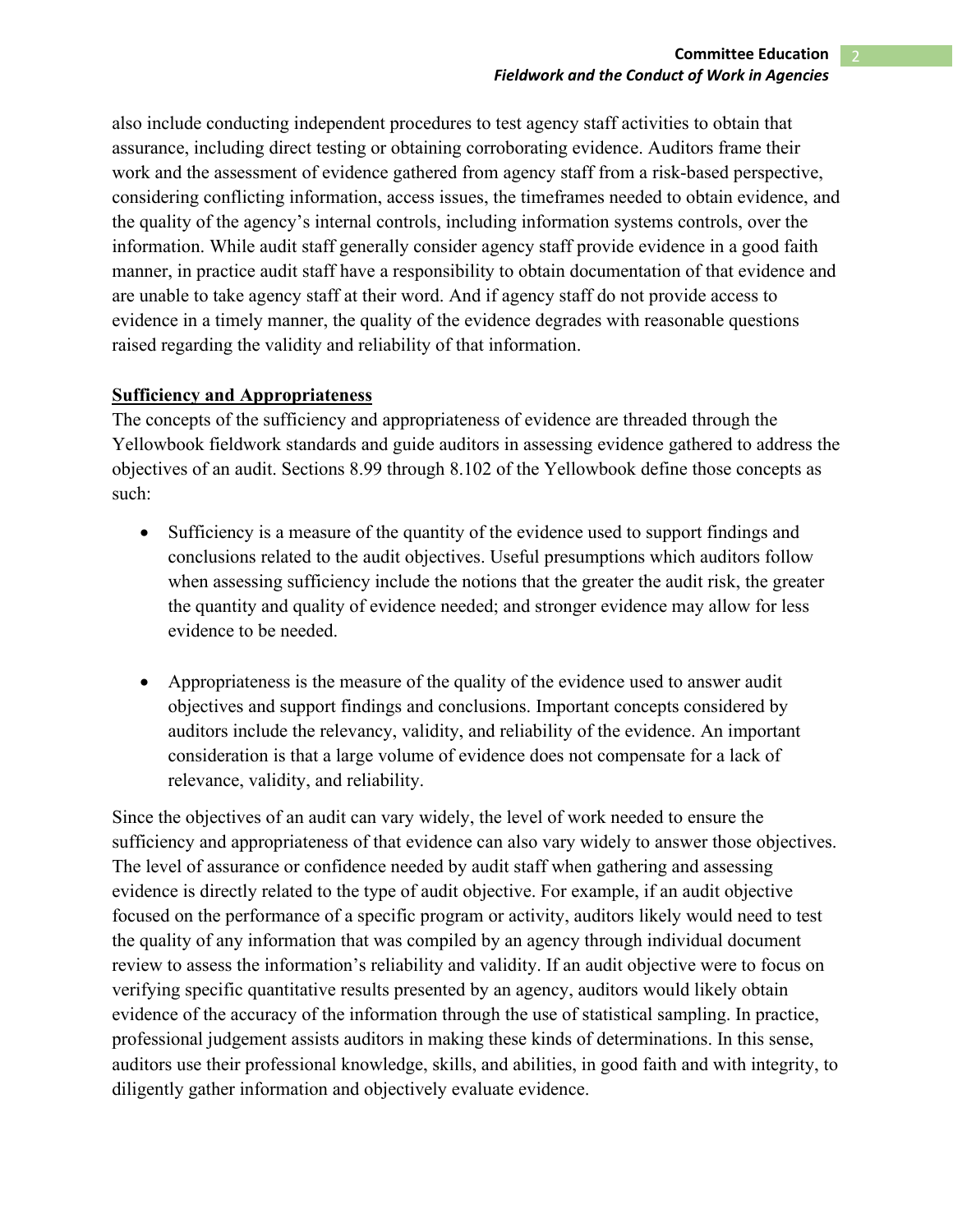# **Types of and Appropriateness of Evidence**

The types audit approaches and evidence collected by auditors may be categorized as physical, documentary, or testimonial. Section 8.104 of the Yellowbook describes those types of evidence as follows:

- Physical evidence is obtained by direct inspection or observation or people, property, or events. This type of evidence might be documented by auditors through summary memos, photographs, videos, charts, maps, or physical samples. For example, an auditor might travel with program staff to observe a particular program activity and summarize that observation and experience in a detailed memo describing how that activity is conducted.
- Documentary evidence is information that already exists, such as emails, contracts, accounting records, invoices, spreadsheets, database extracts, physically or electronically stored information, and other management information on program performance. For example, when assessing a particular activity or program, auditors would likely obtain and inspect agency complied information regarding the outcomes of a program, such an annual report or other summary statistics.
- Testimonial evidence is gathered through questions, interviews, focus groups, public forums, or surveys. For example, a routine and frequent activity conducted by auditors is speaking directing to agency staff, recipients, or other stakeholders regarding the operations of a programs.

When gathering, examining, and assessing evidence, auditors frequently use analytical procedures, comparisons, or other structured approaches to determine the quality and quantity of evidence. Whether gathered through observation, inquiry, or inspection, each type of evidence has its own strengthens and weaknesses. In practice, auditors must continually judge the appropriateness of the evidence they gather. Some general approaches the Yellowbook provides to guide auditors in this regard include:

- Evidence obtained where controls are effective is generally more reliable than if controls are weak or absent.
- Evidence gathered through direct physical examination, observation, analysis, or inspection is generally more reliable that indirectly obtained evidence.
- Examination of original documents is generally more reliable than copies.
- Testimonial evidence gathered when individuals may speak freely is generally more reliable than circumstances in which individuals may be intimidated.
- Testimonial evidence obtained from an unbiased individual with direct knowledge is generally more reliable that from a biased individual with indirect or partial knowledge.
- Evidence from a knowledgeable, credible, and unbiased third party is generally more reliable than from agency management or others with a direct interest in the agency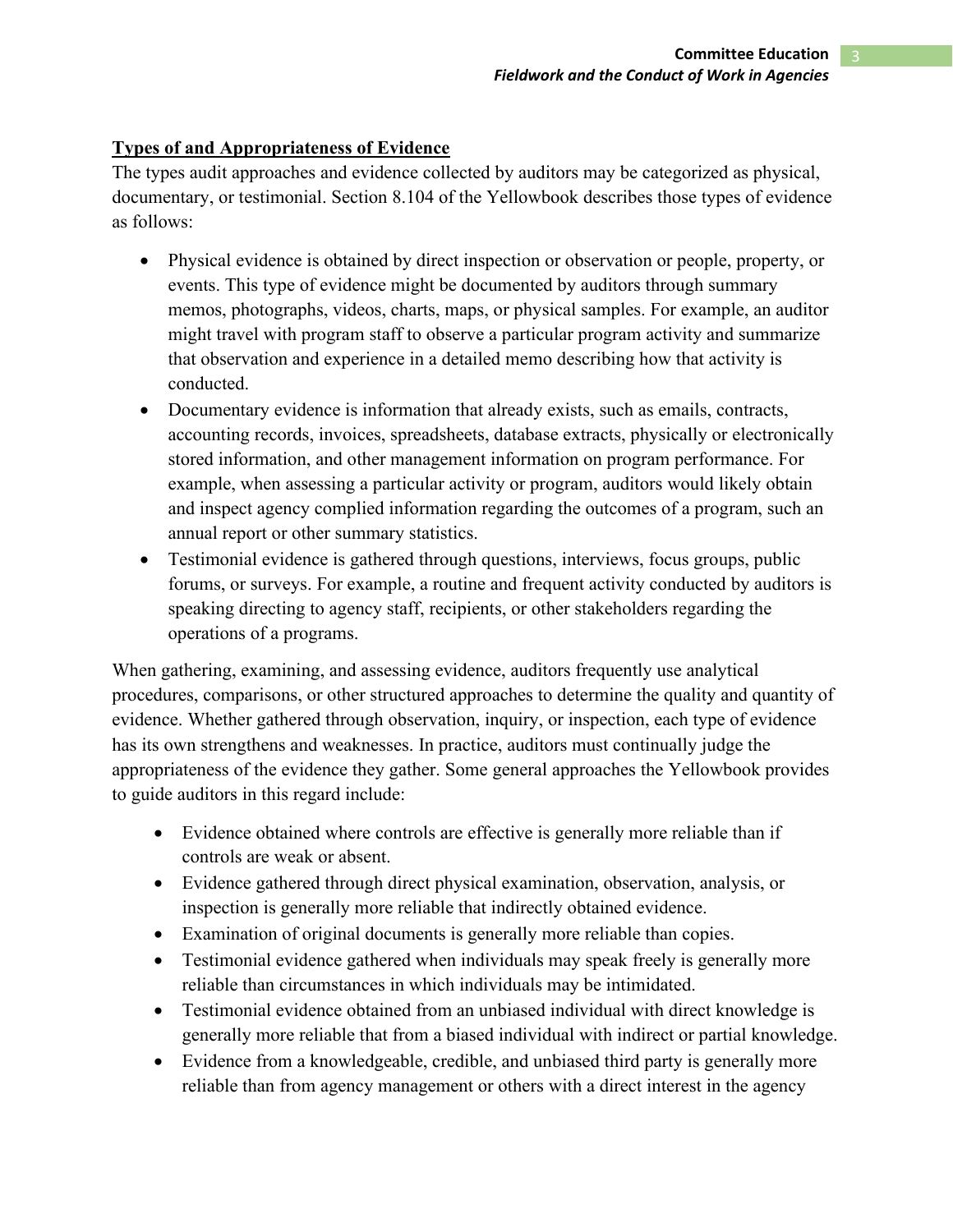Other guidance in this portion of the Yellowbook regarding determining the appropriateness of evidence include the guidance that testimonial evidence can be helpful in interpreting or corroborating physical evidence, while documentary evidence may be useful in supporting or challenging testimonial evidence. Surveys generally provide self-reported information about existing conditions or programs. When sampling is used, the appropriate section method will depend on the audit objectives, including the need for a statistical or nonstatistical approach.

### **Overall Assessment of Evidence**

Lastly, section 1.108 of the Yellowbook takes a holistic view of evidence, directing auditors to perform and document an overall assessment of the collective evidence used to support any findings and conclusions, including any assessments related to reliability and validity. Concepts such as significance, corroborating factors, and risk are considered, with auditors required to perform additional steps if limitations or uncertainties are identified. While the Yellowbook stresses the need for an overall assessment of evidence, it recognizes that concepts such as sufficiency and appropriateness are relative and may be considered on a continuum rather than as absolutes. In practice, this assessment of evidence happens in several ways within LAD, including on a continuously basis, with audit work subject to layers of supervision to ensure that audit staff are correctly interpreting the results of audit testing and evaluating the sufficiency and appropriateness of the evidence. In addition, at the conclusion of fieldwork, prior to the development of findings, audit staff develop summaries memos assessing their collective work. These memos are subject to supervisory review to ensure that evidence is evaluated in the context of related findings and conclusions, including providing a reasonable basis of support for those findings relative to the audit objectives. An important consideration outlined in the Yellowbook is that evidence is not sufficient or appropriate when it carries a high risk of an improper or incorrect conclusion, when there are limitations given the intended use, or it does not provide an adequate basis for addressing the audit objectives. As part of that overall assessment of work, during the fieldwork stage, any evidence and analysis conducted by LAD staff is always and continually presented and communicated with agency staff to obtain their input to ensure that we are understanding the nuances of any program activity and approaching the work in a fair and balanced manner.

## **FINANCIAL AUDITS**

Fieldwork and communication standards for financial audits are primarily established through the auditing standards issued by the American Institute of Certified Public Accountants (AICPA). The AICPA Professional Standards align with the Yellowbook.

### **Fieldwork**

During fieldwork, the auditor obtains evidence to support the audit opinion rendered in the Independent Auditor's Report. The auditor must obtain sufficient appropriate audit evidence on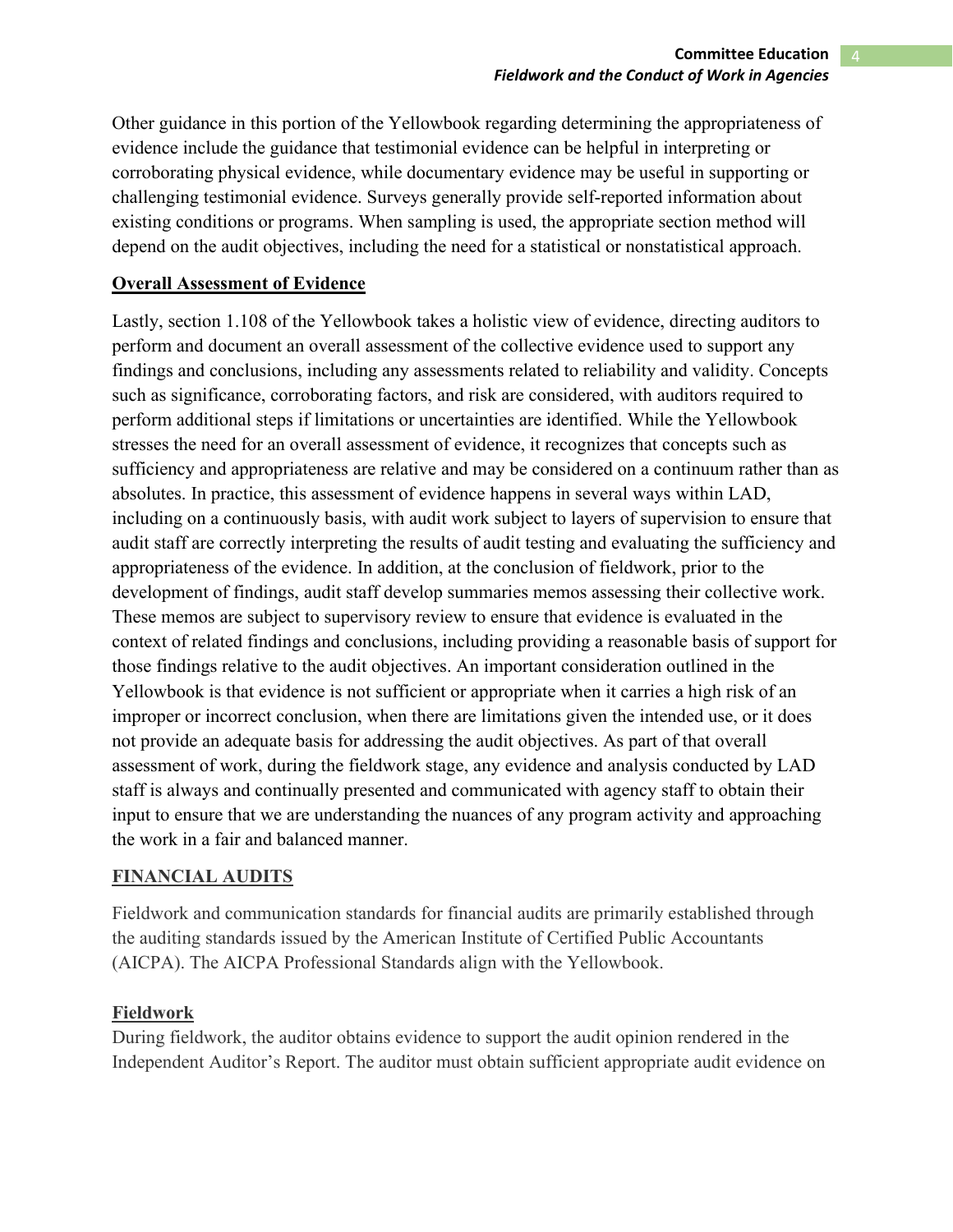which to base their conclusions. Sufficient is a measure of quantity of audit evidence. Appropriateness is a measure of quality and persuasiveness.

The AICPA outlines two types of tests: tests of controls and substantive procedures (also known as detection tests). Tests of controls are designed and performed to determine if agency controls are working appropriately. This may involve looking at documents to determine if all reviews required by the agency occurred, or to determine if a monthly process, such as a reconciliation, was completed each month. Substantive procedures include tests of details, such as account balances and disclosures, and analytical procedures. The following table summarizes the types of substantive procedures performed during financial audits.

| Type of Substantive Procedures |                                                                                        |
|--------------------------------|----------------------------------------------------------------------------------------|
| Type of                        | Description                                                                            |
| Procedure                      |                                                                                        |
| Inquiry                        | Asking knowledgeable agency staff about activity being tested. Inquiry alone does      |
|                                | not provide sufficient audit evidence. We often inquire about differences in financial |
|                                | amounts between years.                                                                 |
| Inspection                     | Looking at documents from the agency or an external source. This is often used in      |
|                                | combination with other procedures, such as sampling or inquiry.                        |
| Observation                    | Watching a process taking place. Observation commonly occurs with inventory            |
|                                | counts or mail and check processing.                                                   |
| External                       | Requesting a third party verify the accuracy of data. This is commonly used to         |
| Confirmations                  | confirm the balance of accounts or loans receivable.                                   |
| Recalculations                 | Manual or automated recalculations are commonly performed when an agency uses          |
| and                            | complicated mathematical formulas. An example is allocation of taxes among             |
| Reperformance                  | various funds according to percentages established in state law.                       |
| Data Analysis                  | Consists of evaluations of financial information through analysis of plausible         |
| (Analytical                    | relationships among both financial and nonfinancial data. Examples include             |
| Procedures)                    | reviewing when cyclical revenue is received against expectations and confirming        |
|                                | routine activity, such as rent payments, occur each month.                             |
| Sampling                       | The selection and evaluation of less than 100 percent of the population We             |
|                                | commonly use judgmental and sequential sampling plans.                                 |
| Service                        | Many agencies outsource aspects of their business activities to external               |
| organization                   | organizations. These service organizations receive audits that are provided to the     |
| reports                        | agency. We rely on these audits by considering what the service organization auditors  |
|                                | identified, how that impacts the agency we are auditing, and consider the service      |
|                                | organization auditor competency and qualifications.                                    |
| Use of Specialists             | The most common specialists we rely on are actuaries. Sometimes we hire an             |
|                                | actuary. In other cases, we rely on management's actuary after considering the         |
|                                | actuary's independence, competence, and qualifications, as well as the type of work    |
|                                | they performed.                                                                        |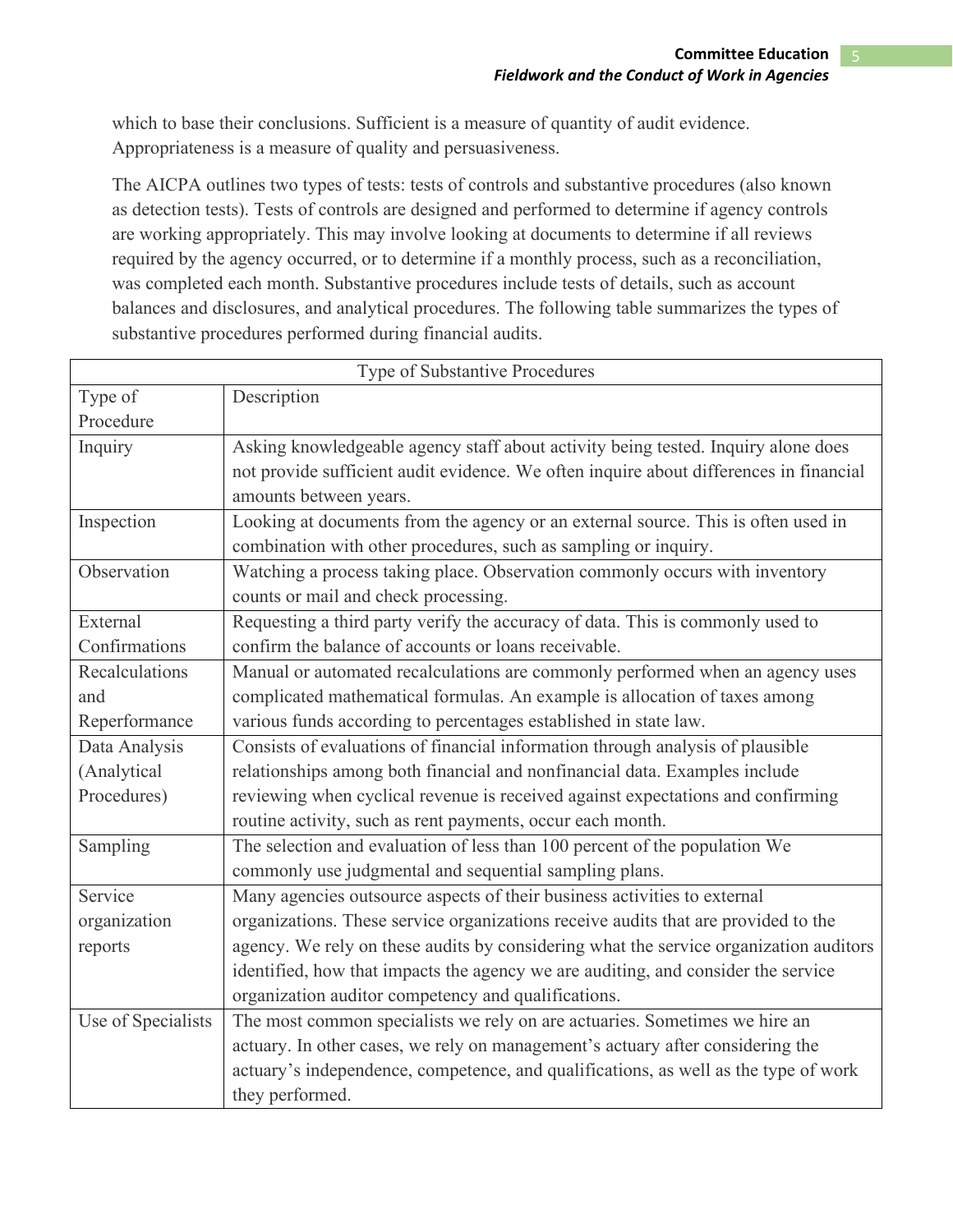| Type of Substantive Procedures |                                                                                       |
|--------------------------------|---------------------------------------------------------------------------------------|
| Type of                        | Description                                                                           |
| Procedure                      |                                                                                       |
| <b>Group Audits</b>            | Some audits have components or component units audited by other auditors.             |
|                                | Auditing standards allow us to rely on the work done by other auditors in some        |
|                                | circumstances after considering the work they performed and their qualifications and  |
|                                | competence. University foundation financial activity is audited by other firms. That  |
|                                | activity is presented in university financial statements, so we make reference to the |
|                                | work of those auditors.                                                               |
| Reliance on                    | Many information systems process or directly determine financial amounts. With the    |
| Information                    | help of IS auditors we perform tests of the system. We often test system access and   |
| <b>Systems</b>                 | mathematical processes.                                                               |
| Direct and                     | Some laws or regulations directly determine a material financial amount. The          |
| <b>Material Laws</b>           | Yellowbook extends this consideration to grant and contract agreements. In these      |
| and Regulations                | instances, we determine agency compliance with that law as part of gathering          |
|                                | evidence to support our audit opinion. An example is ensuring an agency complies      |
|                                | with a law that sets an amount for a license.                                         |
| Management and                 | Management is required to acknowledge their responsibilities and indicate they        |
| Legal                          | believe they fulfilled their responsibilities, in writing. We also obtain a written   |
| Representations                | representation from legal counsel regarding outstanding litigation against the agency |
|                                | and possible contingent liabilities. We obtain management and legal representation at |
|                                | the end of every audit.                                                               |

In performing substantive procedures, the auditor needs to consider the nature, timing, and extent of procedures as well as persuasiveness of the audit evidence. This means that the type of test, how much activity is reviewed, and when the test is performed matter. Audit evidence also needs to be relevant and reliable. Audit evidence is relevant when it relates to the objective or activity being tested. The reliability of audit evidence is influenced by the source of the data and how it was obtained. Most fieldwork involves obtaining audit evidence, evaluating its relevance and reliability, and resolving inconsistencies and doubts over reliability.

The AICPA Professional Standards indicate reliability increases when:

- The evidence is obtained from independent sources outside the agency.
- The evidence is generated internally, and related agency controls are effective.
- The evidence is obtained directly by the auditor, rather than indirectly or by inference. For example, an auditor observing a control is better than inquiring about the control.
- The evidence is in documentary form rather than obtained orally
- The evidence is original documents rather than copies of original documents.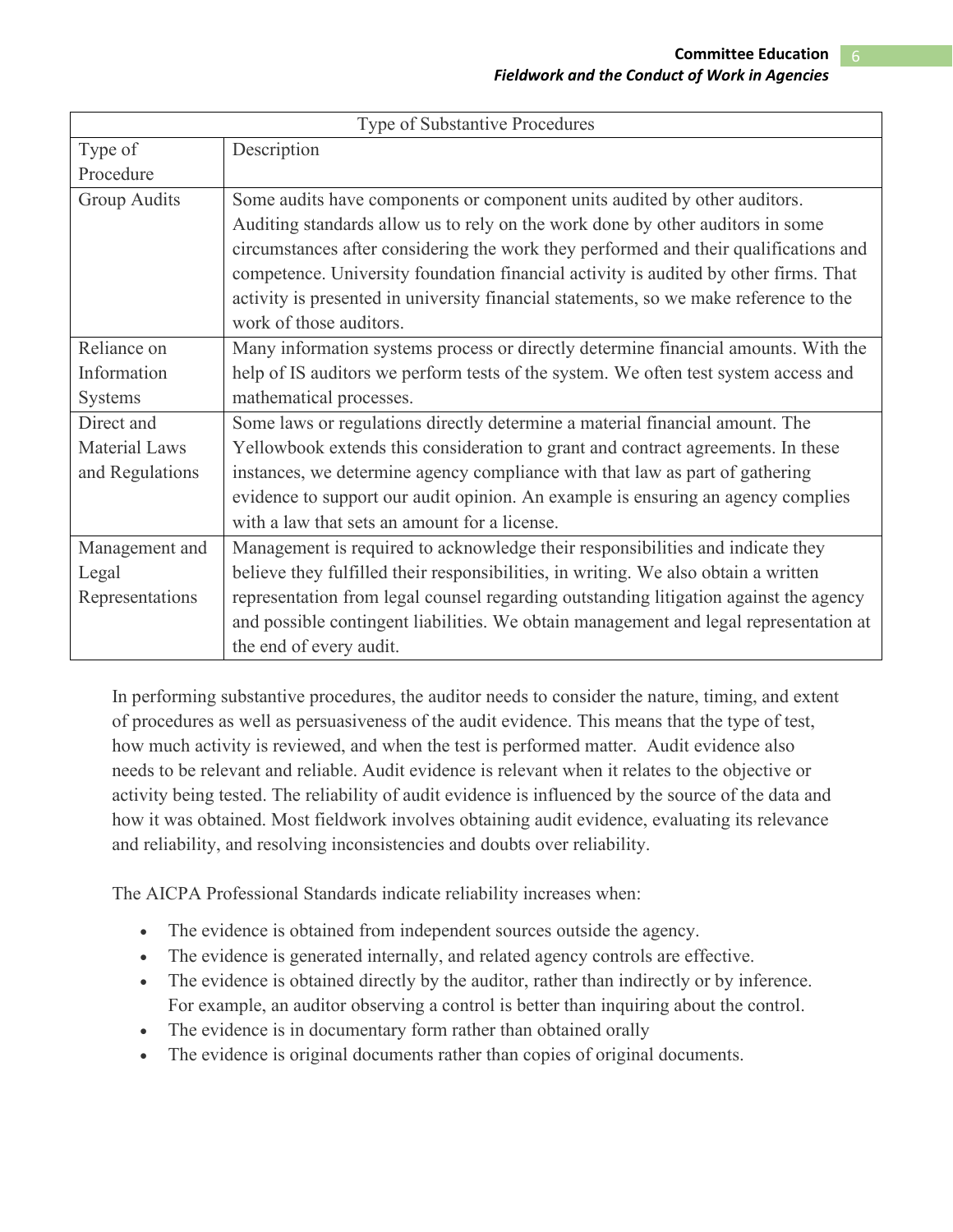**Committee Education** 7 *Fieldwork and the Conduct of Work in Agencies* 



### **Communicating with Management and Those Charged with Governance**

While performing the work described above, we often find potential issues related to financial misstatements, internal control deficiencies and noncompliance with state and federal laws and regulations or contractual agreements. We communicate these issues to management throughout the audit. The Yellowbook indicates early communication is important because of the significance and urgency for corrective action.

Both the Yellowbook and AICPA Professional Standards also require that we communicate certain information to those charged with governance of the agency, such as boards and commissions with oversight responsibilities. In addition to issues we identify, we also communicate any disagreements with management, significant estimates made by management, and the responsibilities of the auditor and management. Upcoming changes to AICPA Professional standards will require us to communicate even more with those charged with governance, including information about significant risks we identify, planned scope and timing of the audit, and significant unusual transactions.

#### **SAMPLING AND OTHER STATISTICAL ANALYSIS**

It is often not possible or reasonable within the timeframe of an audit for an auditor to examine every item in the population of interest to answer an audit objective. When this is the case, an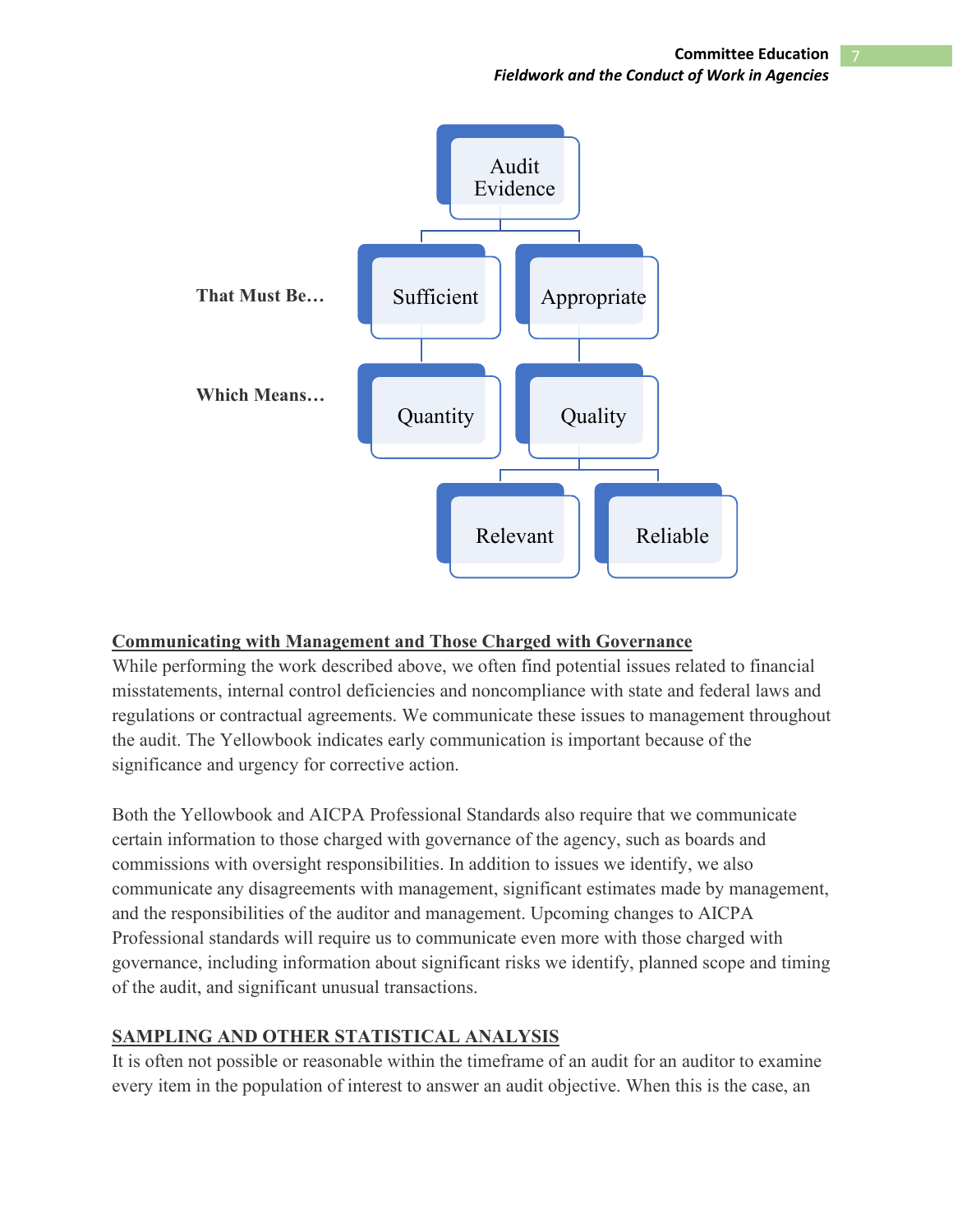auditor must determine an appropriate sampling approach to use a subset of the population for the purpose of evaluating the entire population or answering the audit objective. Resource constraints, such as staff and time, and the nature of the population of interest often contribute to the need for sampling. For example, if the population of interest is large and manual review of documentation is necessary, sampling would likely be required. The appropriate sampling approach depends on the audit objectives. Auditors must determine both an appropriate sample size and sampling method in the context of obtaining sufficient and appropriate evidence for answering an audit objective. In addition to sampling, more advanced statistical approaches and analyses are sometimes required to answer an audit objective.

## **Determining a Sampling Method**

When sampling is required, the first decision an auditor must make is whether a statistical or nonstatistical approach should be used. Statistical sampling draws from the field of applied statistics. Nonstatistical sampling draws from the auditors experience and professional judgment. Section 8.107 of the Yellowbook emphasizes that use of a statistical sampling approach generally results in stronger evidence than that obtained from nonstatistical techniques. In that sense, a statistical approach is often preferred. However, a targeted selection (or nonstatistical approach) can be effective if the auditor has isolated risk factors or other criteria to target the sample selection. In addition, federal audit guidance sometimes dictates minimum sample sizes based on various risk elements for financial audits.

The decision between a statistical or nonstatistical approach depends on whether a representative sample is needed to answer the objective. A sample is representative if it mirrors the characteristics of interest in the population. When this is the case, the auditor can use the sample to make estimates for the population with a known degree of accuracy. When the auditor determines a statistical approach is necessary, they must then identify an appropriate sampling method. Several factors influence the choice between sampling methods, including:

- The nature and quality of items within the population
- Availability of auxiliary information about the sampling units
- Accuracy requirements and the need to measure accuracy
- Whether detailed analysis of the sample is expected
- Resource constraints or other operational concerns

The auditor must consider these elements and select a sampling method that will provide appropriate evidence within the resource constraints of the audit. There are several common sampling methods used in our audits. Some examples of common statistical sampling methods utilized in our audits are: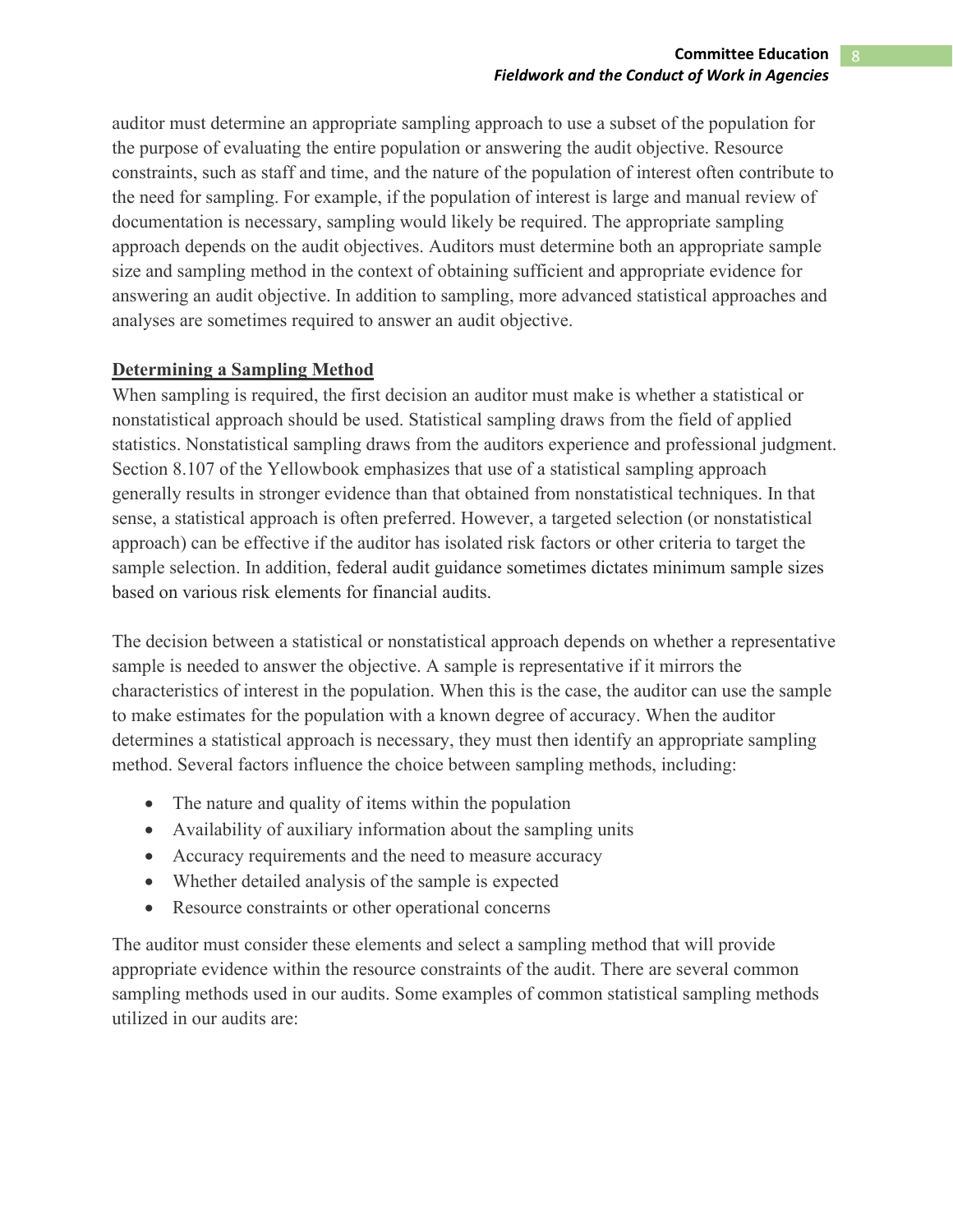

Each of these methods invokes probability sampling techniques and involves random selection of items within the population. For example, in the case of simple random sampling, each item in the population has an equal probability of being selected, and the sample of the appropriate size is randomly selected. These techniques allow us to use mathematical theorems to make estimates and conclusions about the population from which the sample was chosen. These estimates and conclusions are then used as evidence or part of the evidence in supporting any findings.

When a nonstatistical sampling approach is fitting, auditors must still ensure the sample is sufficient and appropriate for answering the audit objective. A nonstatistical sampling approach limits our ability to make inferences about an entire population. However, this approach can produce sufficient and appropriate evidence in some circumstances. The most common nonstatistical sampling method used by our office is a judgmental sample. For a judgmental sample, the auditor selects items for a sample based on his or her experience and professional judgment. For example, an auditor may be aware of specific items in the population that are higher risk. The auditor may choose to focus on these known high-risk items in the population and may not need to make estimates about the entire population to answer the audit objective. All sampling approaches are subject to review, and input from other members of the team with experience in the area being reviewed is typically obtained.

### **Determining Sample Size**

In addition to the sampling approach and sampling method, the auditor must determine the sample size necessary to identify evidence that is sufficient for answering the audit objective. In a statistical sample, the sample size is calculated to achieve a desired level of statistical power, which requires a consideration of audit risk and what is meaningful within the context of the audit objective. In practical terms, the calculation of sample size for a statistical sample is based on a desired or an acceptable margin of error. Margin of error refers to a quantifiable measure of uncertainty in an estimate. Auditors often use our in-house sample size calculator to calculate the sample size for a statistical sample. For nonstatistical samples, auditors often determine the sample size based on the population size, resource constraints, and what sample size a reasonable person might consider sufficient for answering the audit objective.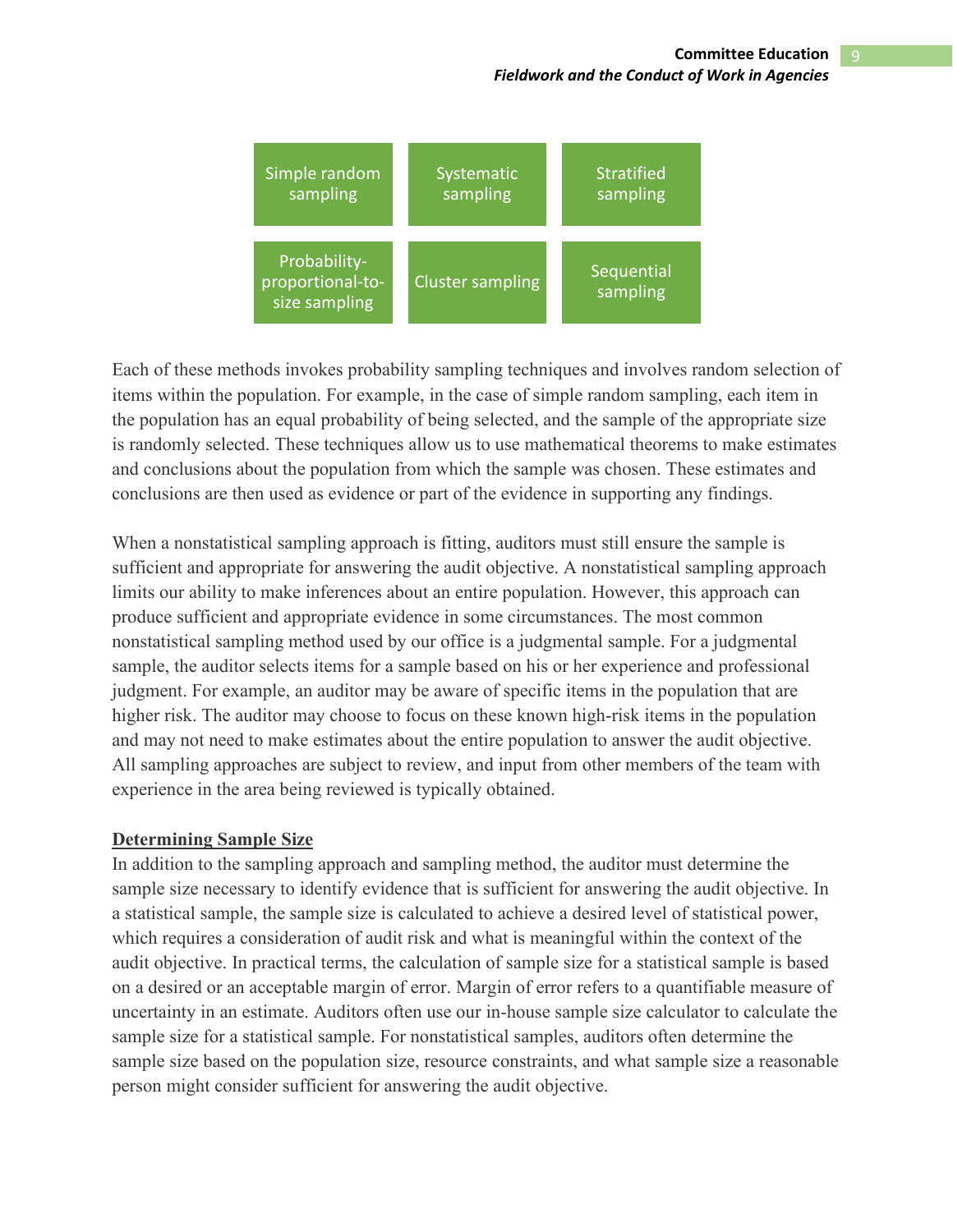# **Other Statistical Analysis in Fieldwork**

Outside of basic sampling techniques, auditors sometimes use more advanced statistical techniques for answering audit objectives. That is, sometimes more rigorous and complex analyses are necessary to answer a question that cannot be answered using simple or standard sampling techniques. Auditors must sometimes integrate advanced data analytics into their fieldwork. Examples of statistical analyses included in our work recently are:

- Quasi-experimental techniques can be used to identify similar groups for comparison to determine the effectiveness of programs. We have used such techniques (e.g., propensity score matching) in recent audits to assess the effectiveness of contracted community corrections programs and tax increment financing programs (*Effectiveness of Contracted Community Corrections Programs in Reducing Recidivism – 18P-05*, *Tax Increment Financing Administration and Impact – 17P-03*).
- Regression analysis allows for the examination of the relationship between two or more variables. In the following cited audit, LAD staff assessed the relationship between probation officer caseload and their ability to contact offenders on supervision (*Montana's Probation and Parole Practices: Supervising According to Risk – 20P-05*).
- Linear programs are optimization techniques. In a recent audit, we used a two-stage stochastic linear program for optimizing the inventory of vehicles available for short-term rental by state employees (*Cost and Management of the State Motor Pool – 21P-03*).
- Advanced survey techniques, such as randomized vignettes, can be used to elicit beliefs, attitudes, or behaviors of respondents with respect to presented scenarios. LAD staff used a vignette survey design to assess willingness of attorneys to contract with the state (*Public Defender Workforce Management – 19P-04*).

## **INFORMATION SYSTEMS TESTING AND DATA RELIABILITY**

As part of fieldwork, auditors frequently rely on computer-based information as a key part of gathering audit evidence. Information systems control testing consists of identifying controls in place to mitigate risk, assessing those controls and gathering evidence, and documenting the work and developing findings. Controls can range from application settings, processing, or structure to management processes and governing practices. Often multiple controls exist in a layered defense against risk, and it is important that auditors understand how controls coordinate. Identification of such controls within the scope of the audit may occur in planning; however, in fieldwork further work needs to be done to ensure the structure of controls is thoroughly understood. Once the control(s) are thoroughly documented, they can be assessed for effectiveness. This assessment generally focuses on two types of review:

1. **Design**. We determine how effective the design of the control or control structures. This can include reviewing policy and procedures, organizational charts, roles and responsibilities, and other evidence that shows how controls are defined. For example, if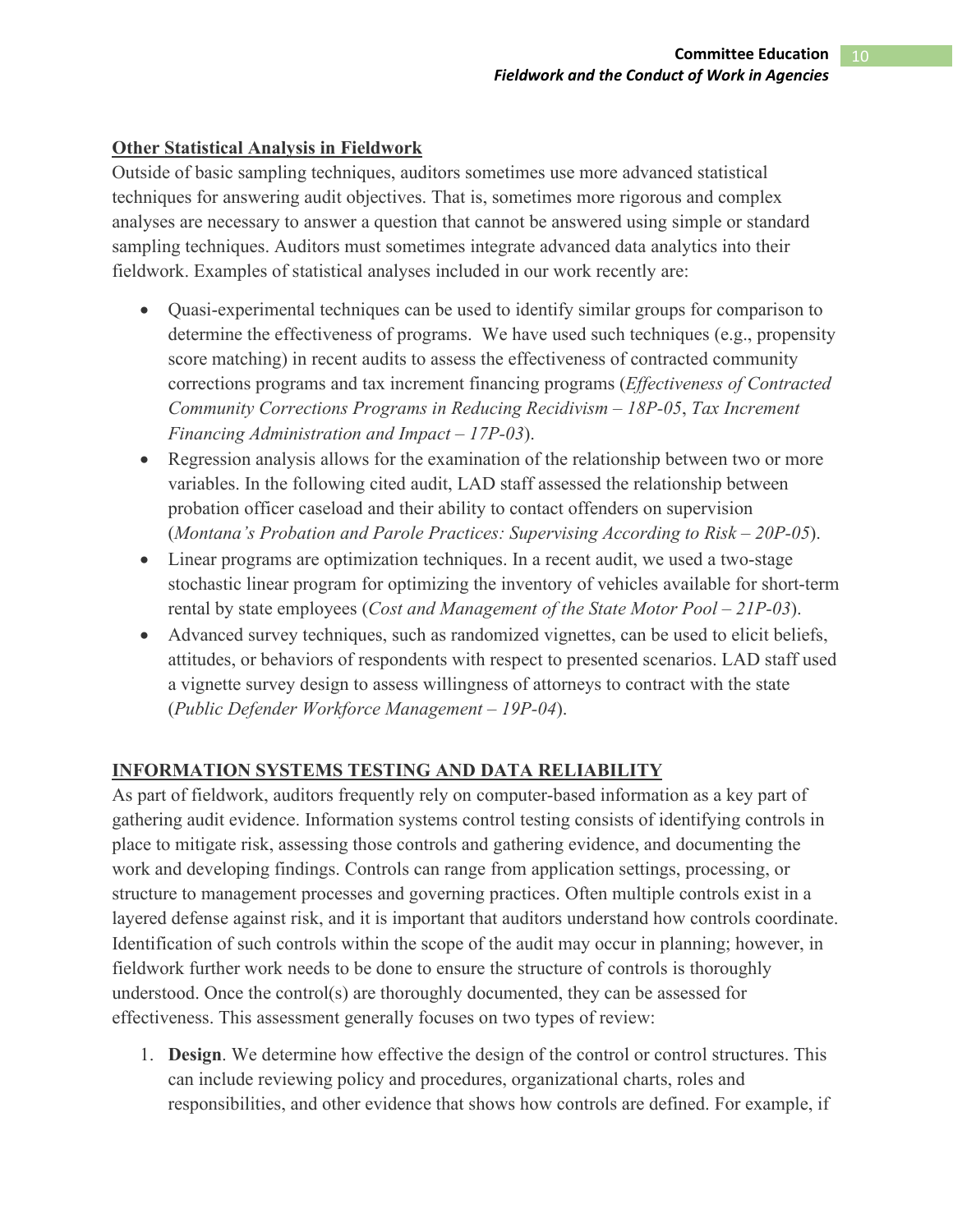user access is a risk due to the data in an application, we would review policy and procedures for controls that manage access and identify the staff responsible for managing access. Our review would identify what controls exist and if they are designed in accordance with state policy or best practices.

2. **Operation**: We determine how effective the actual control at mitigating the risk. This is done through various means based on the type of control, but essentially is looking for data or other evidence that would indicate the control is not working. For example, if a control is in place to remove users' access to an application when they leave, we would review access lists to identify if any former employees still had access.

Documenting this work, findings, and discussing them with the agency all occur similar to performance audit practices.

## **Frameworks and Guidance for Assessing IT Controls**

Multiple frameworks exist for IS auditors to use when assessing controls. During the course of the audit, auditors identify those most suitable to the types of controls being assessed. Commonly used frameworks are noted below:

- **National Institute of Standards and Technology (NIST):** Provides a catalog of security and privacy controls for information systems. NIST is a physical sciences laboratory and is part of the United States Department of Commerce. Certain NIST publications are required in state policy to define security standards and risk management procedures.
- **Control Objectives for Information and Related Technology (COBIT):** Standards for Information Technology (IT) management and governance. These standards outline control practices to reduce technical issues and business risks. This framework is developed by the Information Systems Audit and Control Association (ISACA). While COBIT is not required by state policy, many of its practices align with state policy and it is a well-known, international framework.
- **Information Technology Infrastructure Library (ITIL):** A set of detailed practices for IT activities such as IT service management (ITSM) and IT asset management (ITAM) that focus on aligning IT services with the needs of business. This guidance helps organizations address new service management challenges and utilize technology efficiently. ITIL is not required by state policy either but is applicable to organizations with centralized IT service divisions.

These frameworks can be used as a roadmap for auditors in various ways throughout the audit. For instance, they help auditors understand what controls should be in place to address different risks. This information is used by auditors to understand the scope of the audit and what specific processes we should be reviewing in design focused methodologies. They also provide guidance on what a process or control should look like, what information input should be to make the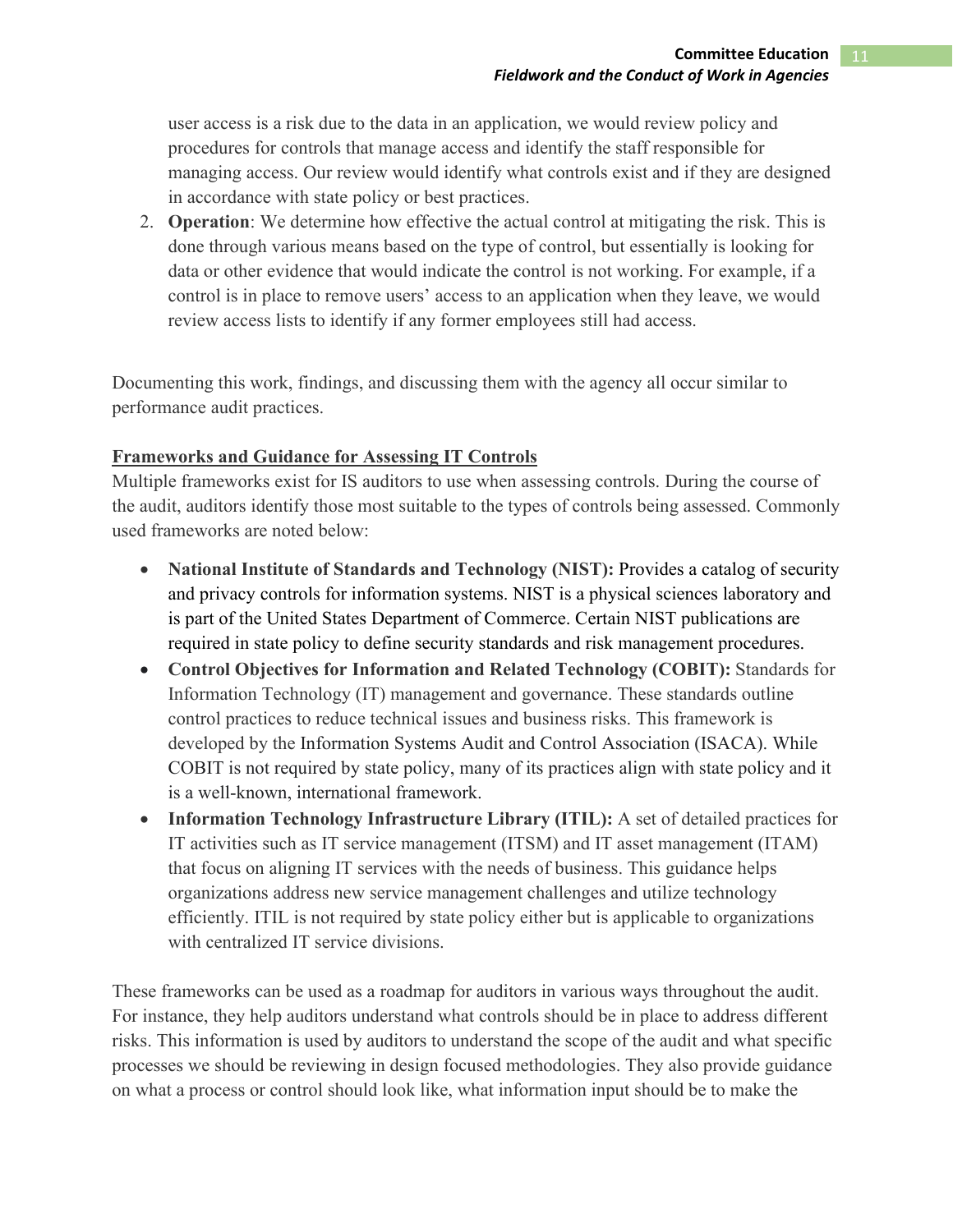control or process effective and what the outcome of the process should look like. This gives auditors an idea of what data or documents to ask for as evidence of operational effectiveness for controls. The frameworks also provide various ways to measure risks, maturity of processes, and other important factors throughout an audit. This helps auditors communicate the information of the findings in a meaningful way and recognizes that controls are not black and white, there or not there. They can exist in various stages, from informal and incomplete, to highly optimized.

## **A Practical Example: Data Reliability**

An example of how these controls and frameworks come together is when reviewing data reliability, or the level in which someone can trust the data will help them make the right decision. This kind of testing is used by auditors as a methodology when there is a risk that data or reporting provided by the agency is inaccurate. It is also used to reduce the audit risk that our analysis uses data that is not complete, accurate, or appropriate. In this case, auditors go through a reliability check to determine if the data is usable.

After compiling the guidance and controls from various frameworks that reduce the risk of unreliable data, our office has put together guidance and control testing procedures for such reliability checks. This guidance is intended to help auditors identify how controls are designed and if they have a potential impact on the data. If issues are identified within the data, the operational effectiveness of the controls may be in question and require further review. The process for testing data reliability starts with understanding what data is needed, or appropriate, to provide quality evidence. After this is identified, auditors then run through various questions to understand the reliability and validity of the data. While there are various controls to review and tests to be run, not all are required. It depends on the sophistication of the system the data is in, the level of impact that data will have on answering the objective, and if prior work has been done to understand that data. Auditors use professional judgement when determining what reliability test to incorporate into fieldwork. These include:

- 1. **Data Processing**: Auditors review controls over data processing that provide assurance the data is complete, such as missing transaction IDs, error notifications, duplicate records, and data entry procedures.
- 2. **Edit Checks**: Auditors review the edit check controls that provide assurance the data set is accurate, consistent, and reliable. This review is usually done after receiving the data and going through the initial check for blank fields or questionable data. This can include reviewing standardized data entry formats, automated validations, error messages, information source verifications, pre-determined data validations, and what the agency has in place to ensure data reliability.
- 3. **Data Changes**: Auditors review detective controls, management override rights, and personnel competency that can impact the validity of the data. This level of review is meant to identify if someone can change what the data is meant to represent. It includes reviewing common control practices that would detect if changes were made, stop